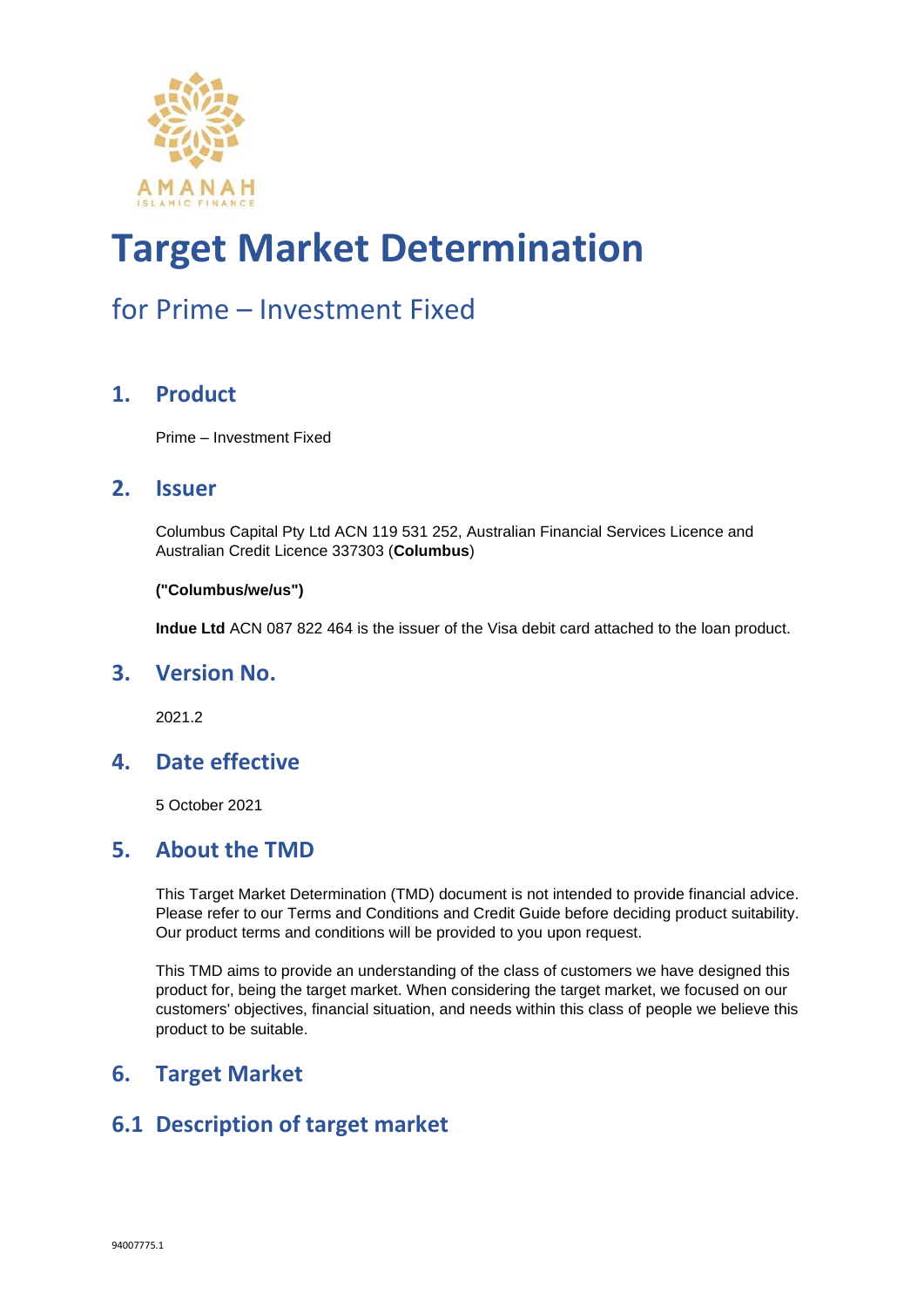

### for Prime – Investment Fixed

The features of this product have been assessed as meeting the likely objectives, financial situation and needs of consumers who:

- are:
	- o at least 18 years old;
	- o individual customers (as single or joint customers); and
	- o an Australian citizen or a permanent Australian resident;
- require a loan to purchase or refinance an investment property and who may also wish to release some of the equity in their property for other purposes such as to consolidate debt or to be used for personal or investment purposes;
- require an offset account;
- require the certainty of a fixed rental rate;
- are able to make up to \$20k of extra payments without penalty; and
- want the option of either principal and rent or rent only payments.
- satisfy our eligibility criteria;
- requires Sharia compliant facility

The product meets the likely objectives, financial situation and needs of consumers in the target market because it provides them with the certainty of a fixed rate for an initial period of time, allows them to deposit funds into an offset account and/or make additional payments directly into the loan to reduce the amount of rent payable up to \$20k additional per annum whilst maintaining the ability to draw on surplus funds when required. This product also allows consumers to select rent only or principal and rent payments in order to reduce their overall debt and build equity.

#### **6.2 Classes of consumers for who the product may not be suitable**

This product may not be suitable for consumers who:

- do not meet the eligibility requirements;
- are looking to purchase or refinance a residential owner occupied property;
- are looking to construct a property; or
- require the ability to provide alternative methods of income verification.

#### **6.3 Description of the Product, including key attributes**

- Fixed rental rate;
	- Payment options:
		- o principle and rent; or
		- o rent only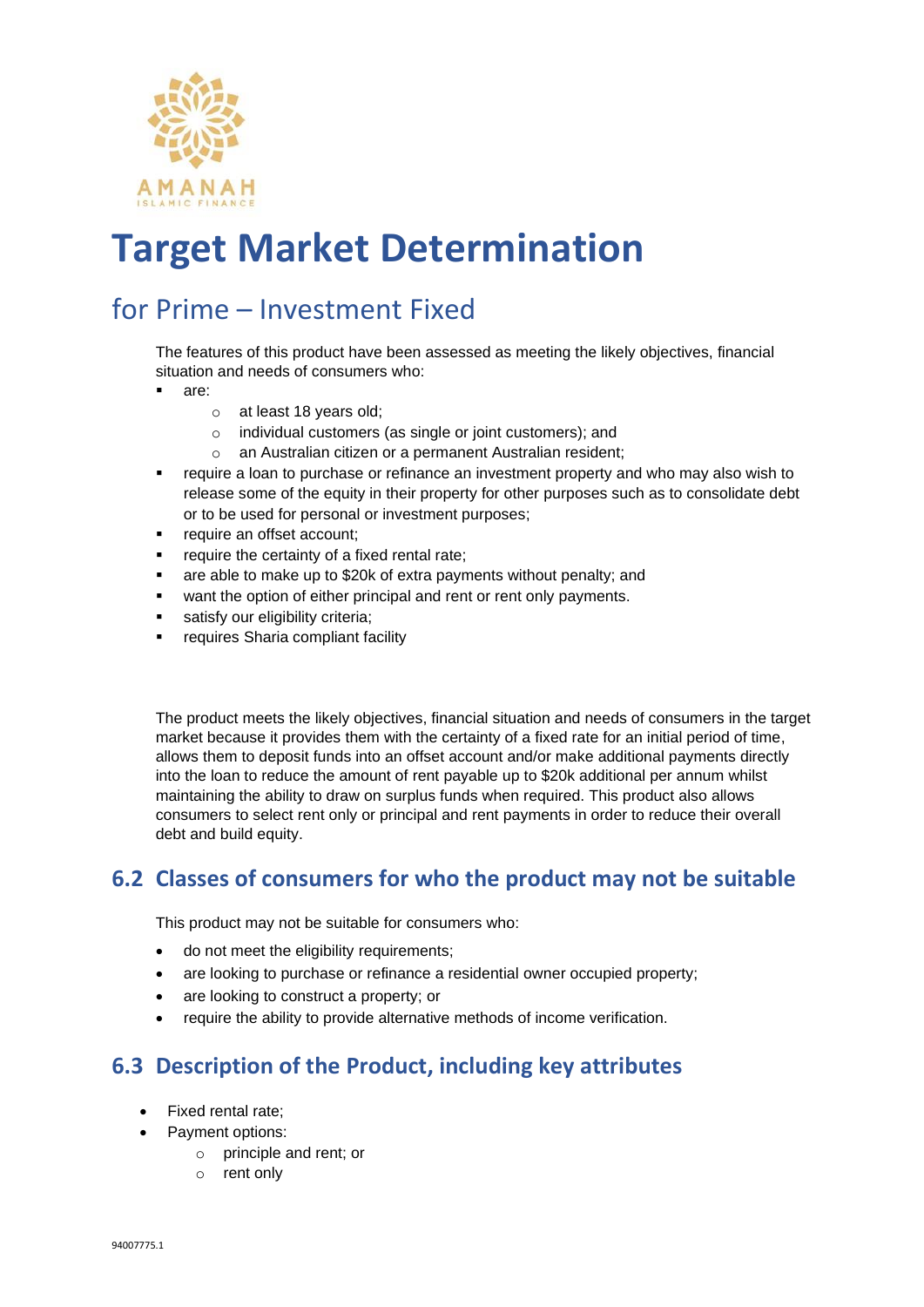

### for Prime – Investment Fixed

- Able to make up to \$20k of extra payments without penalty
- Minimum loan size: \$50,000
- Maximum Loan Size: \$2,000,000 (subject to LVR and postcode policy)
- Maximum LVR:
	- o 80% for Inner-City postcodes
	- o 90% for Regional postcodes
	- o 95% for Metro and Non-Metro postcodes
- Application fee may be payable
- Settlement fee may be payable
- Valuation fee may be payable
- Ongoing fee may be payable

#### **7. Distribution Conditions/ Restrictions**

The following distribution channels and conditions have been assessed as being appropriate to direct the distribution of the product to the target market:

- Direct
	- Online
	- By phone
	- In person (e.g. branch, agency, or premises visit)
- Third party Accredited mortgage brokers subject to Best Interests Duty (BID)

The distribution channels and conditions are appropriate because:

- the product has a wide target market;
- our staff have the necessary training, knowledge and accreditation (if required) to assess whether the consumer is within the target market. All of our staff must continually satisfy annual compliance reviews.
- we rely on existing distributors, methods, controls and supervision already in place;
- our approval system has checks and controls in place to flag applicants who may be outside the target market; and
- accredited mortgage brokers are subject to a higher duty under BID to ensure that the product is in the best interests of the particular consumer.

#### **8. TMD Reviews**

We will review this TMD as follows: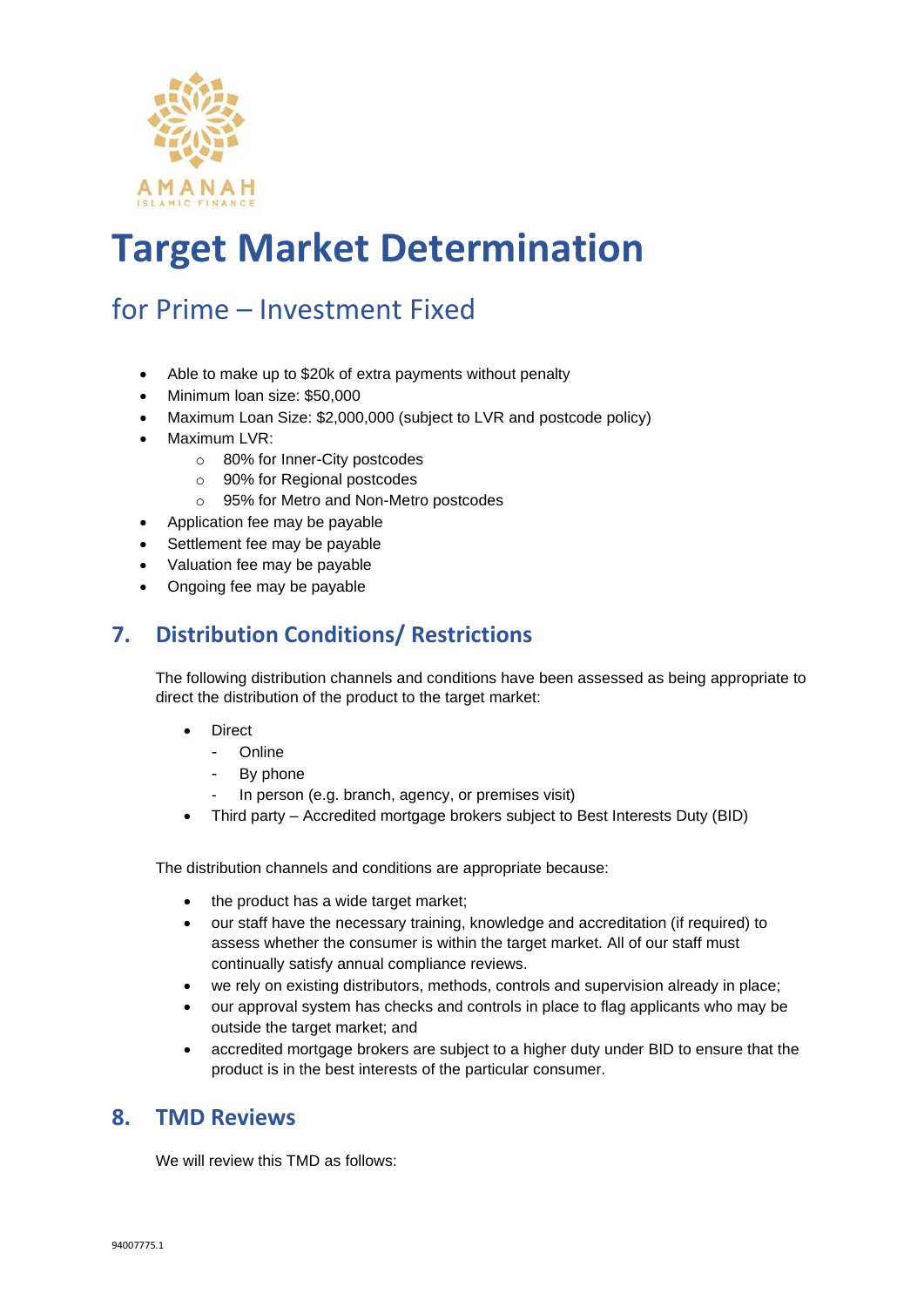

### for Prime – Investment Fixed

| Initial review  | Within 12 months of the date of this TMD                                                                                                                                                                                                                                                                                                                                                                                                                                                                                                                                                            |
|-----------------|-----------------------------------------------------------------------------------------------------------------------------------------------------------------------------------------------------------------------------------------------------------------------------------------------------------------------------------------------------------------------------------------------------------------------------------------------------------------------------------------------------------------------------------------------------------------------------------------------------|
| Periodic review | Each year on the anniversary of this TMD.                                                                                                                                                                                                                                                                                                                                                                                                                                                                                                                                                           |
| Review triggers | Specific events will prompt Columbus to review this TMD, which<br>includes:<br>A significant dealing of the product to consumers outside the<br>target market occurs;<br>A significant number of complaints are received from<br>customers in relation to the product;<br>A significant number of defaults occur;<br>A significant breach has occurred in connection with the<br>۰.<br>issuing and distribution of this product; and<br>A significant number of late payments are being recorded;<br>A material change is made to this product.<br>Unexpected early stage arrears are detected<br>۰ |

If a review trigger occurs, we will complete a review of the TMD within ten business days. Meanwhile, we will cease to offer this product to our customers until our TMD review concludes and any necessary changes to the product or TMD, including distribution methods, are made.

#### **9. Monitoring and reporting of this TMD**

The following data must be provided to us by any person who engages in retail product distribution conduct in relation to this product:

| <b>Type of information</b> | <b>Description</b>                                                                                                                                  | <b>Reporting period</b>                                                                    |
|----------------------------|-----------------------------------------------------------------------------------------------------------------------------------------------------|--------------------------------------------------------------------------------------------|
| <b>Specific Complaints</b> | Details of the complaint, including<br>name and contact details of<br>complainant and substance of the<br>complaint.                                | As soon as practicable and within<br>10 business days of receipt of<br>complaint.          |
| Complaints                 | Number of complaints                                                                                                                                | Every 6 months                                                                             |
| Significant dealing(s)     | Date or date range of the<br>significant dealing(s) and<br>description of the significant<br>dealing (eg, why it is not<br>consistent with the TMD) | As soon as practicable, and in<br>any case within 10 business days<br>after becoming aware |